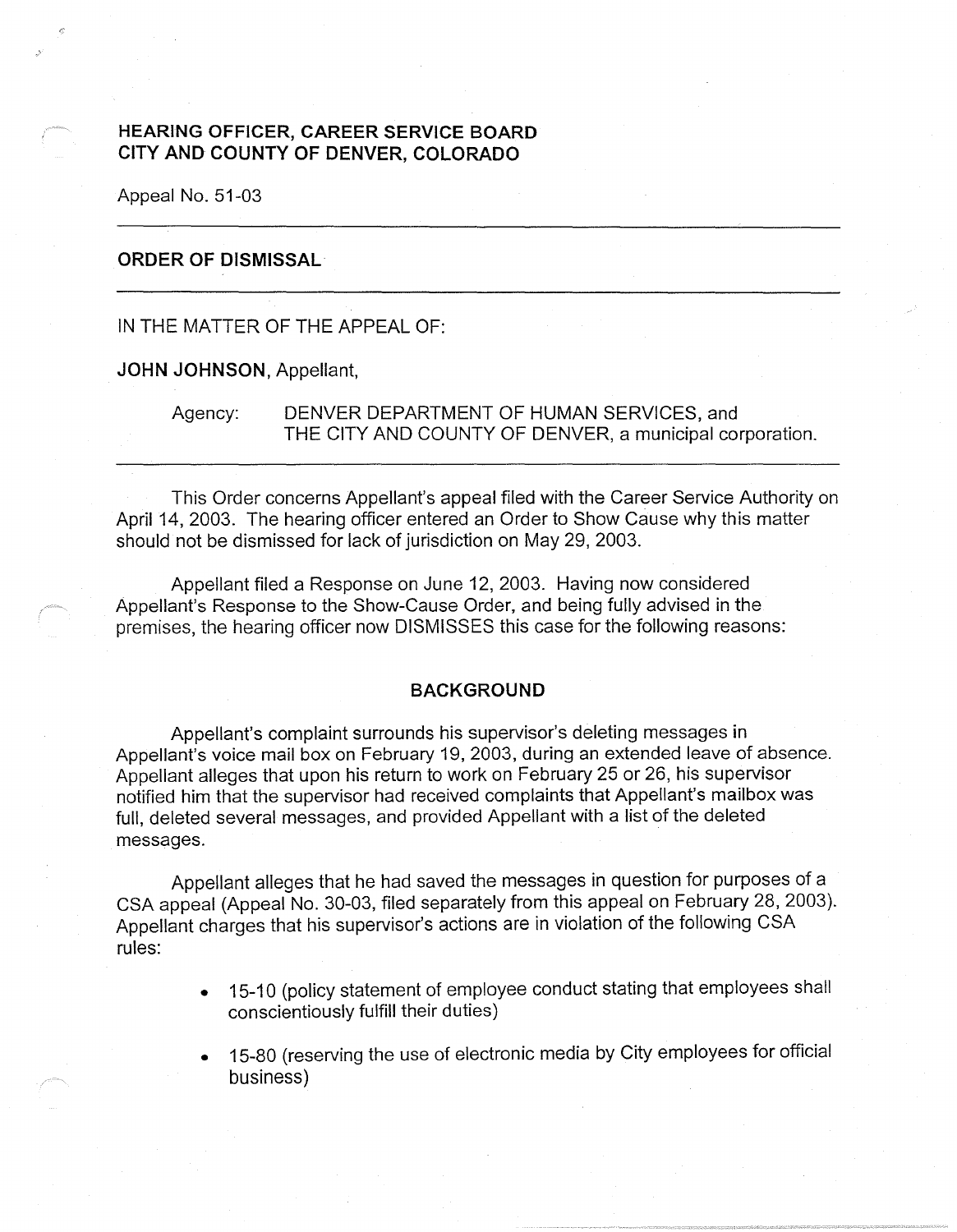- 15-84 (setting forth that there is no expectation of privacy regarding messages stored in City communication systems, that such information may be accessed by authorized personnel)
- 15-101 (policy statement that City employees shall have the right to work in an environment free of unlawful discrimination and harassment due to membership in a protected class)
- 15-106 (prohibiting retaliation for reporting harassment or discrimination)

### **DISCUSSION AND CONCLUSIONS**

#### **1. Appellant has failed to state a violation of CSR 15-10, 15-80 or 15-84.**

CSR 15-10 is a general policy statement about employee conduct which does not in itself give rise to Hearings Office jurisdiction. CSR 15-80 and 84, both of which Appellant alleged the Agency violated by deleting the messages in question, appear to permit the Agency's action in question. They both indicate that there is no expectation of privacy and that messages may be accessed. Nothing Appellant has alleged tends to suggest any violation of any of these rules. For these reasons, the charges that the Agency violated these rules are dismissed.

# **2. Appellant has failed to demonstrate Hearings Office jurisdiction over his claim under CSR 15-100 et seq.**

Hearings Office jurisdiction over cases brought under CSR 15-100 et seq. arises under CSR 19-10 f), which creates jurisdiction over such cases only as follows:

Harassment or discrimination: The disposition by a supervisor or other appropriate official of a complaint of harassment or discrimination may be appealed if such disposition has not resulted in stopping the prohibited behavior.

(Emphasis added.) This section requires the exhaustion of the investigation procedures set forth in CSR 15-103 and 104 before the Hearings Office has jurisdiction to review any actions taken as a result of that investigation.

Appellant asserts in his Response to the Show-Cause Order that he did file a harassment claim with Rita Murphy of the Employee Relations Section of the Career Service. Appellant states that he was told the Employee Relations Section no longer handles "this type of investigation." Appellant states in his Response that he then filed a complaint with the Agency "during a pre-disciplinary meeting," and "is checking up on the status of the complaint."

2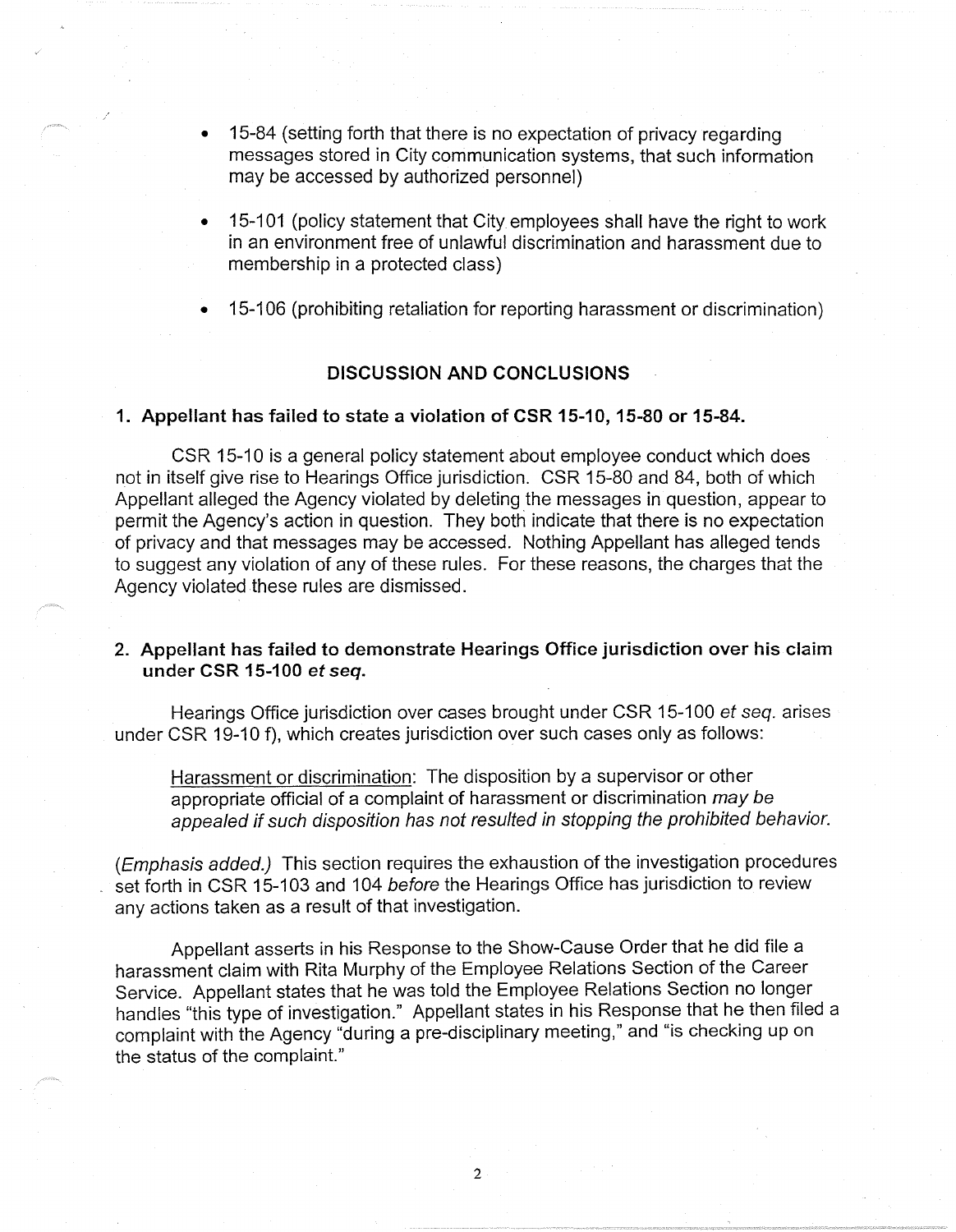Unless and until Appellant actually exhausts the investigative process set forth under CSR 15-100 et seq., and presents evidence of the actual disposition of such process, the Hearings Office does not have jurisdiction over Appellant's harassment complaint under CSR 19-10 f). When that process has been exhausted and the outcome is unsatisfactory, the issue will then be ripe for an appeal to the Hearings Office, and Appellant may file such an appeal at that time.

In addition, in the event Appellant does exhaust his administrative remedies under CSR 15-100 et seq. and the outcome is unsatisfactory, in order to perfect his appeal Appellant must articulate some facts tending to suggest harassing or discriminatory treatment because of his membership in a protected class, such as race, gender, age, religion, or some other minority class, before the Hearings Office will assume jurisdiction over the case. See, CSR 15-102. Furthermore, the action complained of must be "sufficiently severe or pervasive to alter the conditions of [the victim's] employment and create an abusive working environment." Pizza Hut v. Lockard, 162 F.3d 1062, 1071 (1992).

# **3. Appellant has failed to state a violation of CSR 15-106, prohibiting retaliation for reporting harassment or discrimination, sufficiently to warrant a separate appeal.**

Appellant filed an appeal on February 28, 2003 in response to a suspension he received on February 25, 2003 (Appeal No. 30-03). Appellant alleges in his Response that "at least two" of the erased messages were evidence, presumably in that appeal. These allegations must be raised in that appeal, in which case the remedy would be whatever sanctions the hearing officer deems appropriate in that case for the alleged destruction of evidence.

### **4. Appellant has failed to request any remedy on which relief can be granted.**

The remedy requested by Appellant is that the Agency's "disparate treatment" of Appellant, and actions creating a hostile work environment, cease. Appellant requested no additional remedy in his Response to the Show-Cause Order. Even if Appellant had articulated a violation of any of the above CSR rules, Hearings Office jurisdiction is limited to the powers it is granted under the CSR rules. Under CSR 19-27, the hearing officer can only affirm, modify or reverse an action by an agency. The Hearings Office cannot affirm, modify or reverse the action of deleting messages itself. Therefore, there is no apparent remedy the Hearings Office has the authority to grant independently from Appellant's companion case concerning his suspension.

3